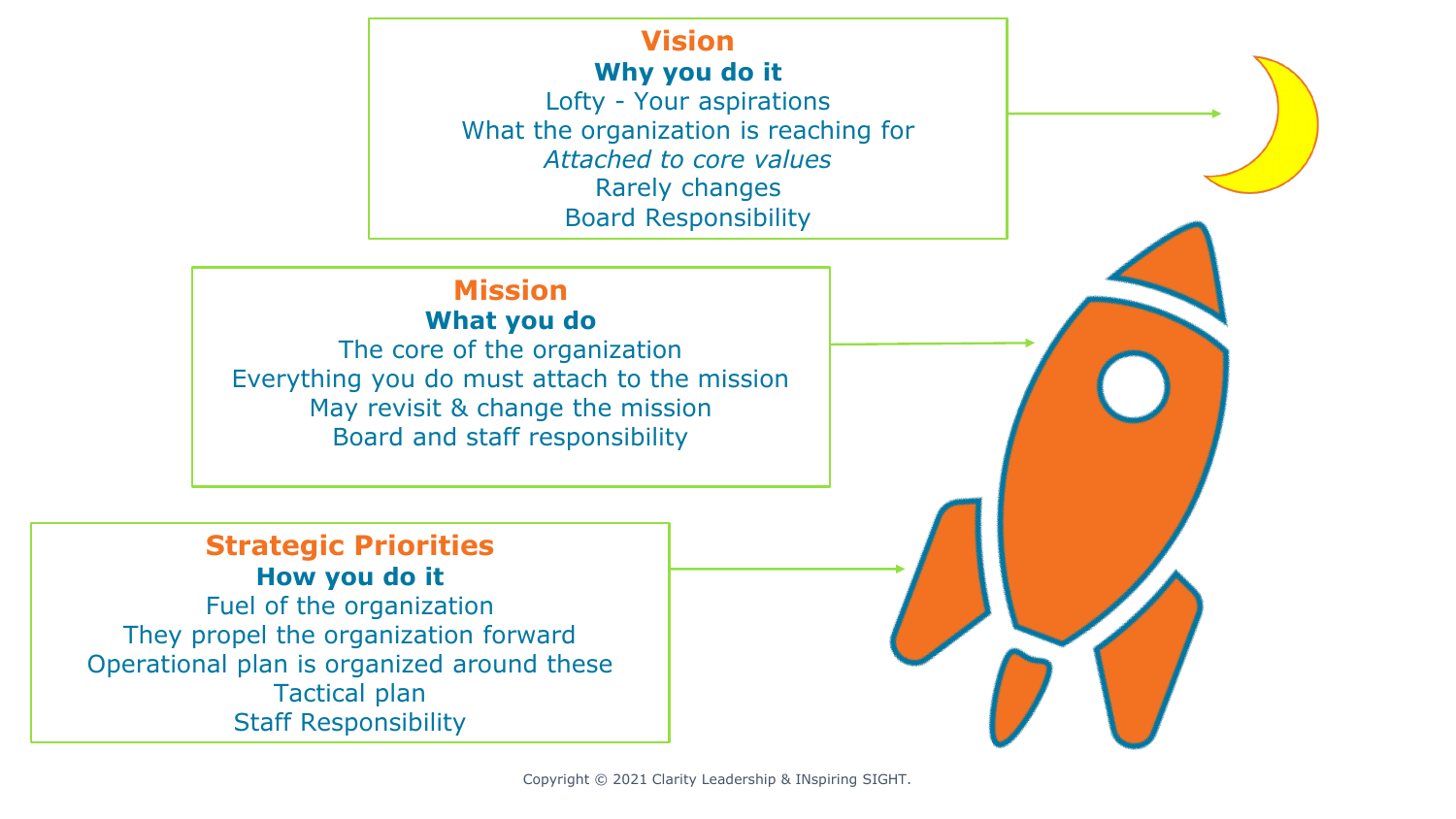## *STRATEGY ARTICULATION MAP: THE BEATLES*

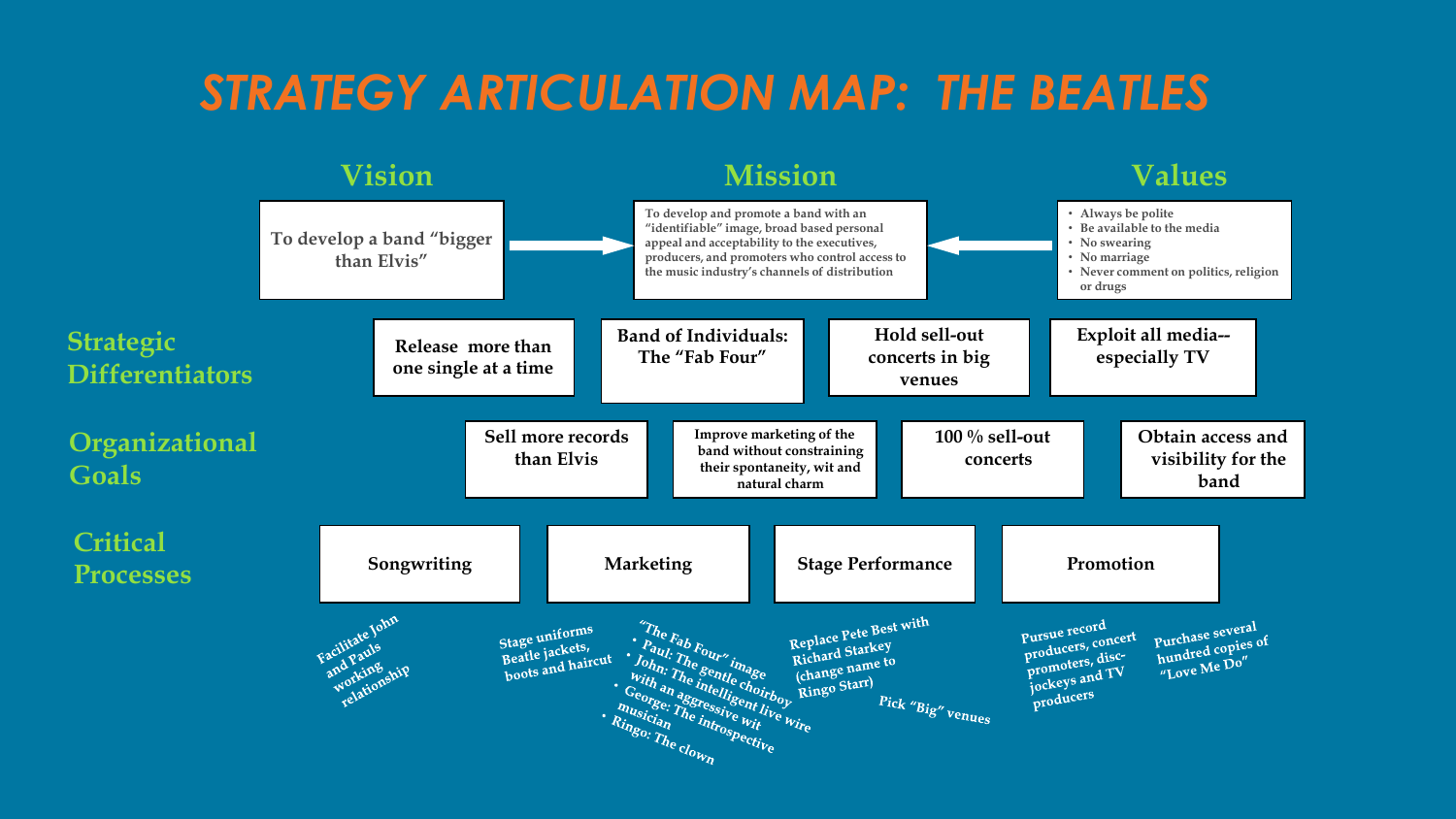# **Strategic Planning Goal & Process**

To ensure all stakeholders are aligned towards the Vision/Mission and that resources are allocated only towards activities that will achieve that goal.

| Planning                                                                                                                                                                                                                                                                                           | Gather and<br>analyze data                                                                                                                                              | <b>Create Strategic</b><br><b>Plan</b>                                                                                                                                            | Operationalize                                                                                                                                                  |
|----------------------------------------------------------------------------------------------------------------------------------------------------------------------------------------------------------------------------------------------------------------------------------------------------|-------------------------------------------------------------------------------------------------------------------------------------------------------------------------|-----------------------------------------------------------------------------------------------------------------------------------------------------------------------------------|-----------------------------------------------------------------------------------------------------------------------------------------------------------------|
| <b>June</b>                                                                                                                                                                                                                                                                                        | <b>July</b>                                                                                                                                                             | <b>August</b>                                                                                                                                                                     | <b>September - October</b>                                                                                                                                      |
| • Overview of the strategic<br>planning process<br>• Develop timeline<br>• Conduct audit of the<br>current strategic plan and<br>current state analysis<br>(AMSD Staff)<br><b>Identify Data sources</b><br>○ Member district<br>involvement<br>○ Public education<br>legislative action<br>○ Other | • Conduct Interviews with<br>AMSD staff and the<br><b>Executive and Legislative</b><br>Committee<br>• Survey Members<br>• Analyze interview, survey<br>and data sources | • Review Current state<br>• Develop desired state<br>• Refresh Vision and<br><b>Mission</b><br>• Develop strategic<br><b>Priorities</b><br>• Create metrics to assess<br>progress | • Develop communication<br>and approval plan<br>• Implement process to<br>assess progress<br>• Communicate progress on a<br>regular bases<br>• Assess quarterly |